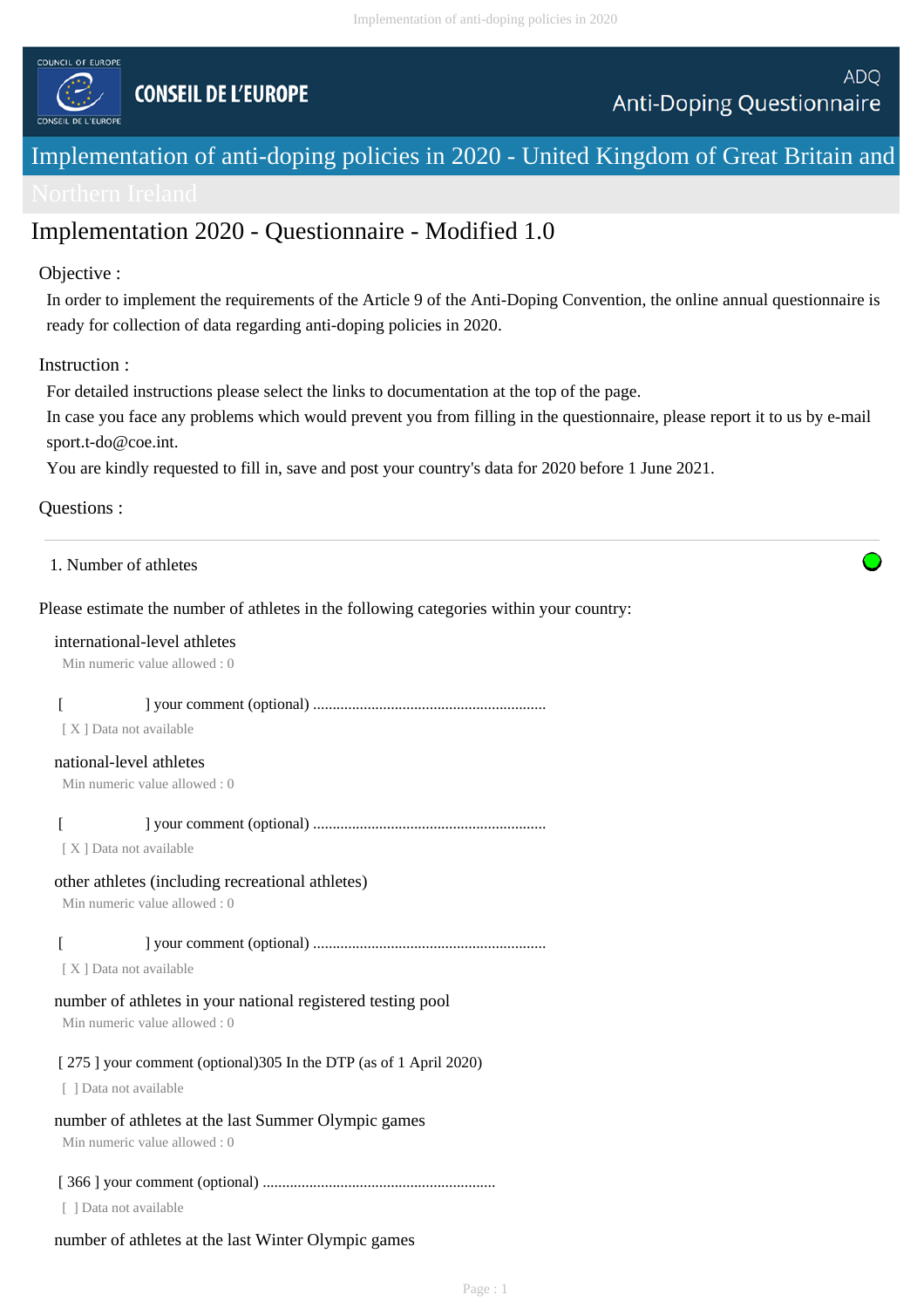| Min numeric value allowed: 0                                                                                                               |  |
|--------------------------------------------------------------------------------------------------------------------------------------------|--|
|                                                                                                                                            |  |
| [ ] Data not available                                                                                                                     |  |
| number of athletes at the last Summer Paralympic games<br>Min numeric value allowed: 0                                                     |  |
| [ ] Data not available                                                                                                                     |  |
| number of athletes at the last Winter Paralympic games<br>Min numeric value allowed: 0                                                     |  |
| [ ] Data not available                                                                                                                     |  |
| 2. Doping definition                                                                                                                       |  |
| What is the definition of "doping in sport" used in your country?                                                                          |  |
|                                                                                                                                            |  |
|                                                                                                                                            |  |
|                                                                                                                                            |  |
|                                                                                                                                            |  |
| 3. Doping list                                                                                                                             |  |
| Which list of banned pharmacological classes of doping agents and doping methods (i.e. Prohibited List) is implemented in<br>your country? |  |
| [X] Prohibited List, as adopted by the Executive Committee of WADA. Your comment (optional)                                                |  |
| [X] List of banned pharmacological classes of doping agents and doping methods, as adopted by the Monitoring Group (T-DO). Your            |  |
| [X] Prohibited List, as adopted by the Conference of Parties of the International Convention against Doping in Sport (UNESCO).             |  |
|                                                                                                                                            |  |
| 4. Additional doping lists                                                                                                                 |  |
| For the purposes of restricting availability of doping substances, are there other lists than those defined in the question 3?             |  |
|                                                                                                                                            |  |
|                                                                                                                                            |  |
| 5. Anti-doping laws                                                                                                                        |  |
| Are there any anti-doping laws in your country?                                                                                            |  |
|                                                                                                                                            |  |

Implementation of anti-doping policies in 2020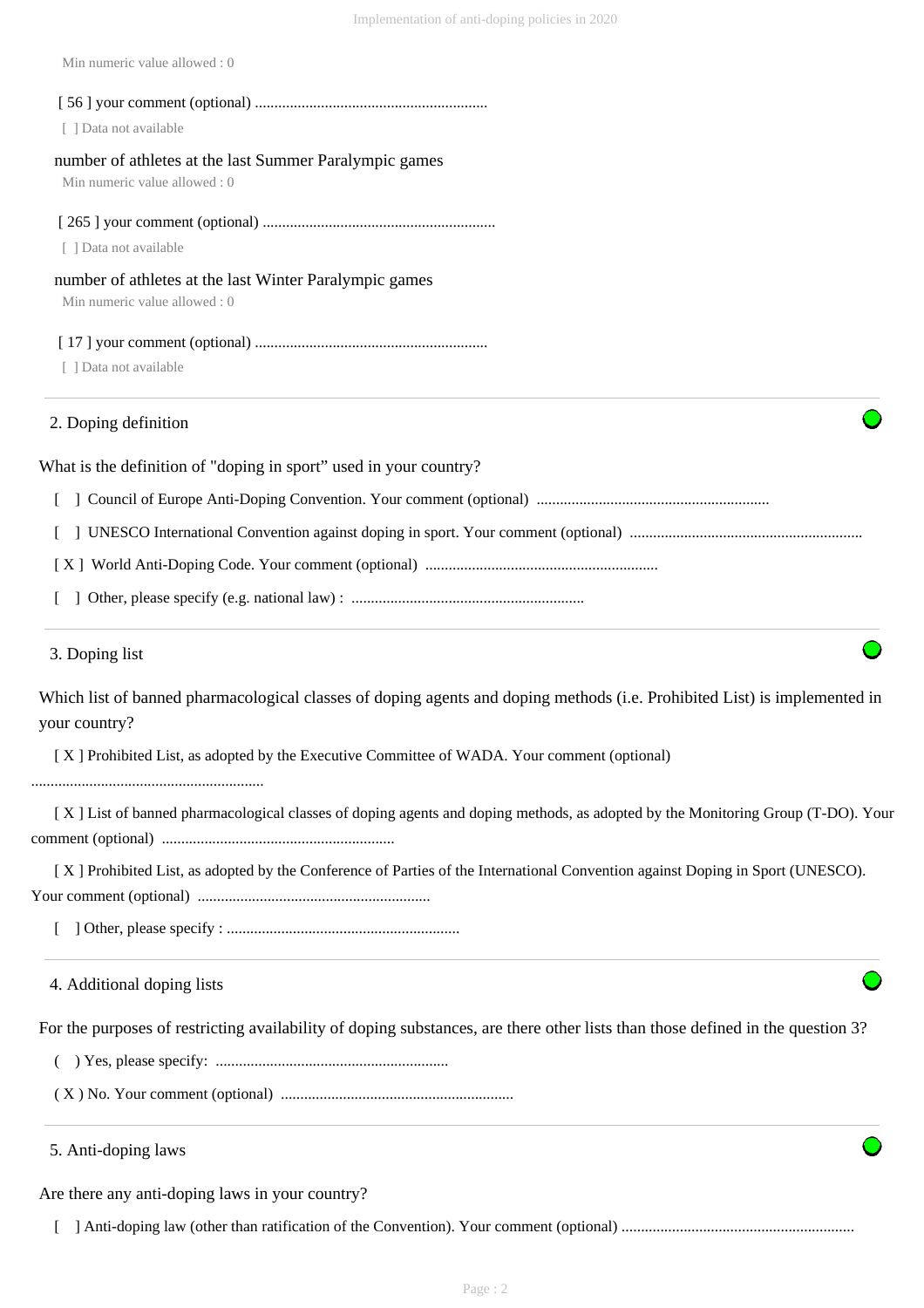[ ] Other public law rules, please specify: ............................................................

 [ X ] No. Your comment (optional)n UK Anti-Doping matters are governed by the National Anti-Doping Policy, which is not legally binding

| 6. National Anti-Doping Organisation (NADO)                                                                 |  |
|-------------------------------------------------------------------------------------------------------------|--|
| What is the legal status of your national anti-doping organisation? Please upload the statutes, if possible |  |
|                                                                                                             |  |
|                                                                                                             |  |
|                                                                                                             |  |
|                                                                                                             |  |
| (X) Other, please specify :Arm's-Length Bodies (ALBs) part of the UK Government                             |  |
|                                                                                                             |  |

# 7. NADO activities

Which of the activities below are conducted by your national anti-doping organisation? Please upload the organisational chart, if possible

|                                                | Yes. Your comment<br>(optional)                                  | No, please specify which<br>organisation is in charge                         |
|------------------------------------------------|------------------------------------------------------------------|-------------------------------------------------------------------------------|
| Co-ordination of action by public authorities  |                                                                  | (X) Department for Digital,<br>Culture, Media and Sport                       |
| Co-ordination of the fight against trafficking |                                                                  | (X) National Crime<br>Agency                                                  |
| Testing (doping control)                       | (X)                                                              |                                                                               |
| Results management                             | (X)                                                              |                                                                               |
| Disciplinary procedures                        | UKAD brings charges<br>against athletes subject to its<br>Rules. | (X) National Anti-Doping<br>Panel adjudicates over charges<br>brought by UKAD |
| Education and/or information                   | (X)                                                              |                                                                               |
| Research                                       |                                                                  | (X) Education Sector                                                          |

#### 8. Funding of anti-doping programme

# What was the annual budget of the NADO for the 2020 calendar year?

Min numeric value allowed : 0

#### [ 10544000 ] amount£Currency

[ ] Data not available

#### 9. Funding sources

How is the NADO funded? Please select all that apply and indicate an estimate in percentages:

[ ] Government84%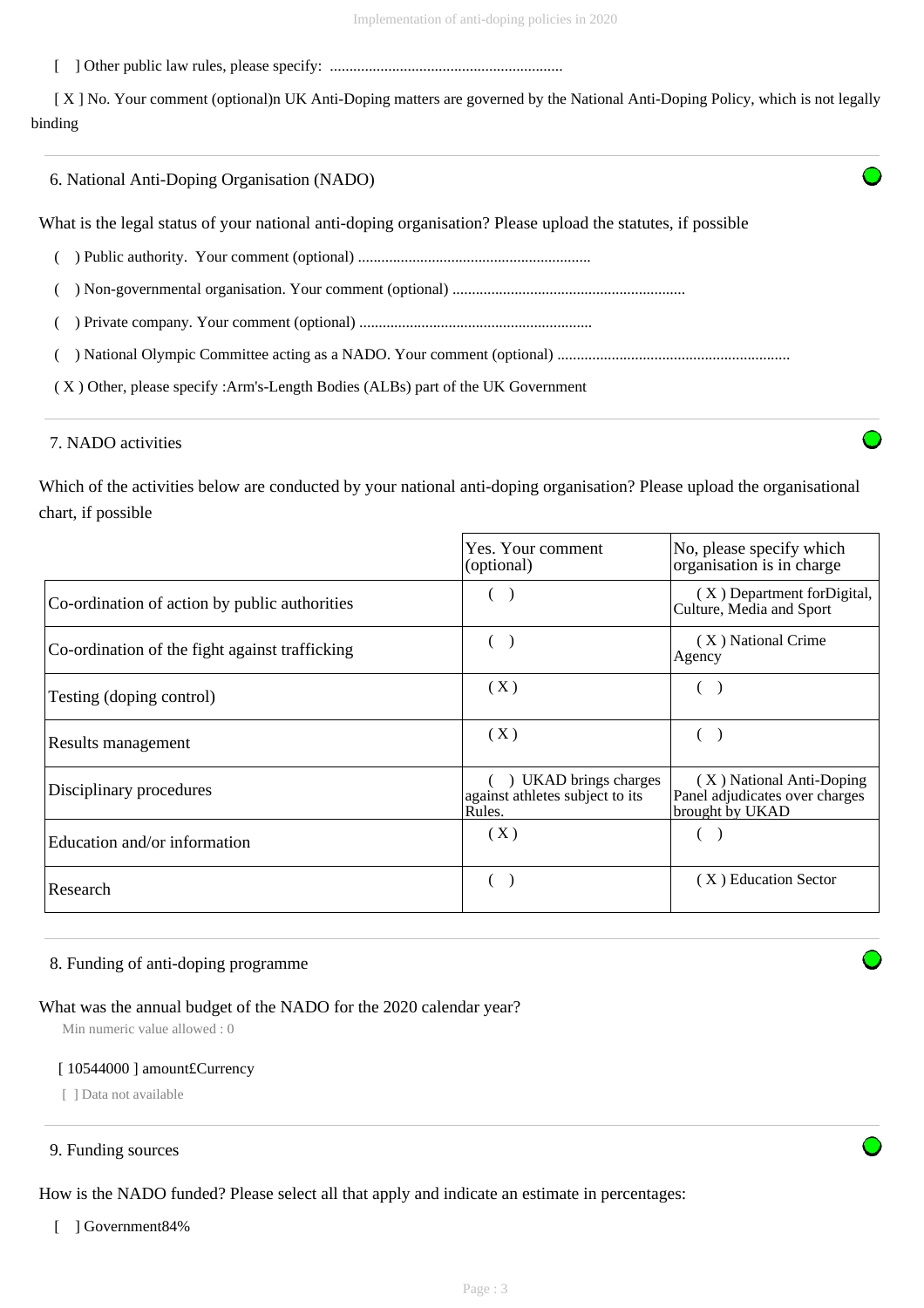| ] Fee for service16%                                                                                                                                      |
|-----------------------------------------------------------------------------------------------------------------------------------------------------------|
|                                                                                                                                                           |
|                                                                                                                                                           |
| 10. Distribution of funding                                                                                                                               |
| What percentage of NADO's annual budget is put towards the following core programs?                                                                       |
| [23] Testing (including equipment, transportation, sample collection personnel fees)                                                                      |
| [12] Sample analysis                                                                                                                                      |
| [4] Investigations                                                                                                                                        |
| [12] Education                                                                                                                                            |
| [0] Research                                                                                                                                              |
| [12] Results Management/Legal                                                                                                                             |
| [2] Therapeutic Use Exemptions (TUEs)                                                                                                                     |
| [ ] Data not available                                                                                                                                    |
| 11. Other funding for the anti-doping programme                                                                                                           |
| Are other institutions funding any parts of the national anti-doping programme (e.g. laboratories, research, WADA<br>contribution, Unesco Voluntary Fund) |
|                                                                                                                                                           |
| $(X)$ No                                                                                                                                                  |
| 12. Sport budget                                                                                                                                          |
| What amount has been allocated to sport from the State budget through the national ministry responsible for sport for the year<br>2020?                   |
| [X] Data not available                                                                                                                                    |
| 13. Limiting public funding to organisations                                                                                                              |
| Is public funding withheld from organisations that do not comply with anti-doping regulations and related legal instruments?                              |
|                                                                                                                                                           |
|                                                                                                                                                           |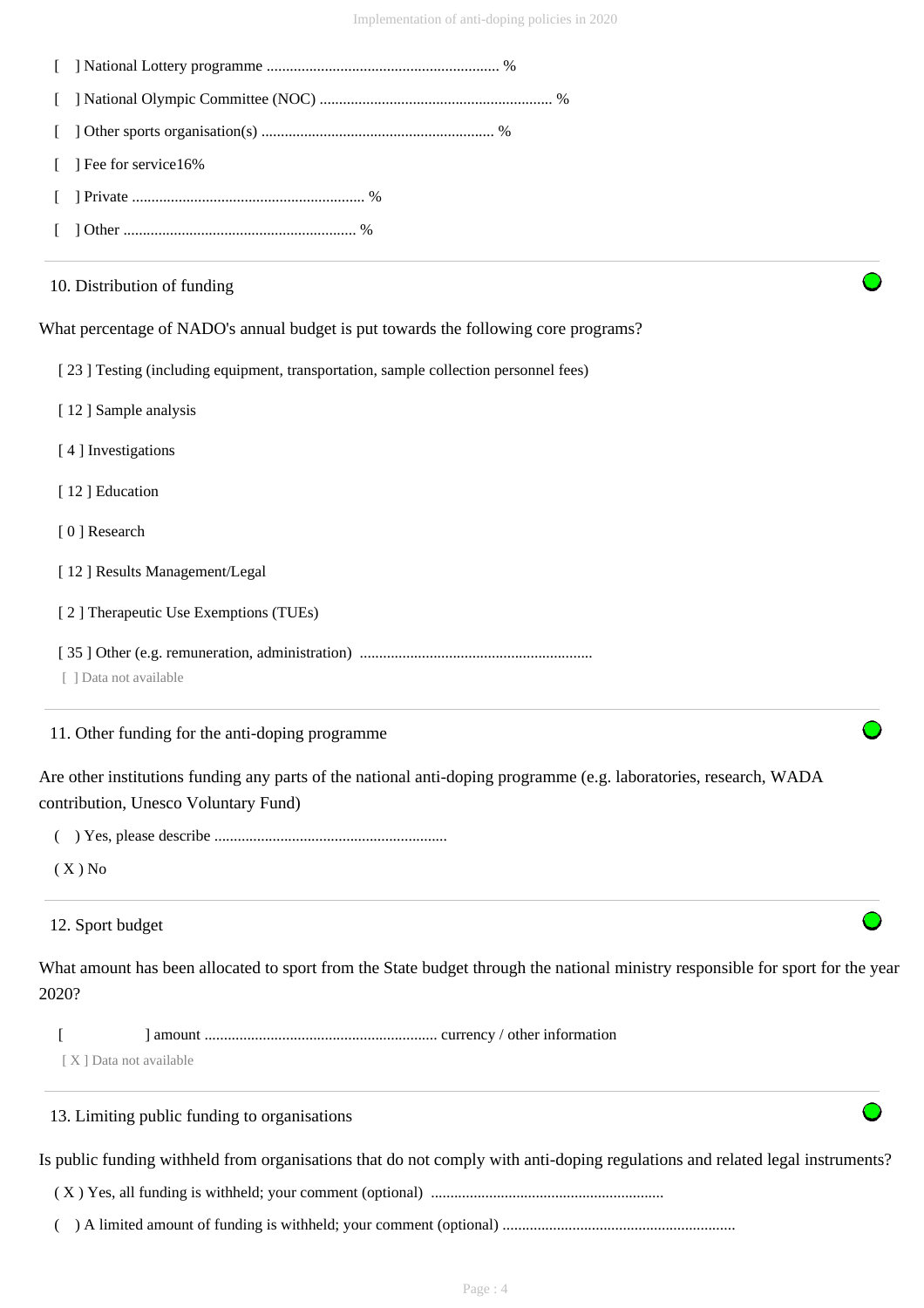| Implementation of anti-doping policies in 2020 |  |  |
|------------------------------------------------|--|--|
|                                                |  |  |

| 14. Limitation of public funding of persons                                                                                       |
|-----------------------------------------------------------------------------------------------------------------------------------|
| Is sport-related financial assistance provided by public authorities withheld from banned athletes or athlete support personnel   |
| during the period of their suspension?                                                                                            |
|                                                                                                                                   |
|                                                                                                                                   |
|                                                                                                                                   |
| ) Not applicable (no sport-related financial assistance is provided by public authorities to athletes or support personnel); your |
|                                                                                                                                   |
| 15. Testing programme                                                                                                             |
| Does your country have a national testing programme?                                                                              |
| $(X)$ Yes                                                                                                                         |
|                                                                                                                                   |
| 16. Elements of the testing programme                                                                                             |
| What elements of the testing program are implemented by the NADO?                                                                 |
| [X] Risk assessment and test distribution planning (TDP)                                                                          |
| [X] Registered testing pool                                                                                                       |
| [X] Random selection of athletes                                                                                                  |
| [X] Targeted selection of athletes                                                                                                |
| [X] In-competition testing                                                                                                        |
| [X] Out-of-competition testing                                                                                                    |
| [X] No-advance notice testing                                                                                                     |
| [X] Blood testing                                                                                                                 |
| [X] Athlete biological passport (ABP) modules                                                                                     |
|                                                                                                                                   |
|                                                                                                                                   |
|                                                                                                                                   |

( X ) Yes, please specify which standard, its scope and validityISO270001 and ISO9001

( ) In progress, please specify ............................................................

system)?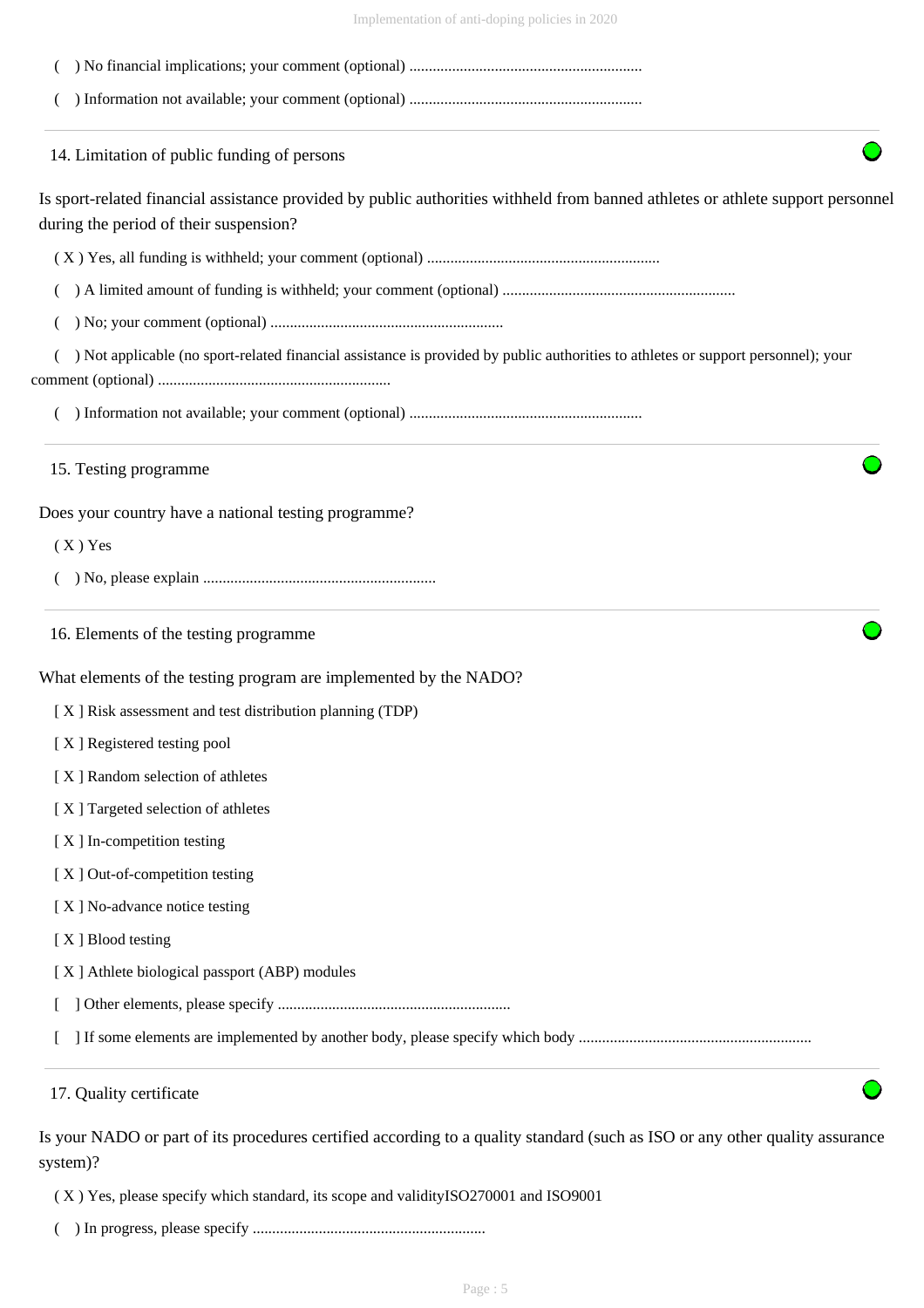( ) No. Your comment (optional) ............................................................

#### 18. NADO staff, committee members and other anti-doping specialists

Please outline below how many NADO staff, committees' members and other anti-doping specialists are involved in the coordination and management of your anti-doping programs (except sample collection personnel)

Min numeric value allowed : 0

[ 71 ] staff full time

[ 5 ] staff part time

[10] committees' members (including, but not limited to, members of the disciplinary panels, NADO Board, TUE, education, whereabouts, scientific, athletes, appeals, ethics and/or other committees)

[ 0 ] other specialists, please describe7-board; 3 - Lab Doc Pack independent review panel

[ ] Data not available

#### 19. Sample collection personnel

Do you have sample collection personnel (SCP) ?

#### ( X ) Yes, within the NADO

- ( ) Yes, through a service provider (Delegated third party) ............................................................
- ( ) No, please explain ............................................................

#### 20. Number of DCOs and BCOs

How many doping control officers (DCOs), blood control officers (BCOs) and chaperones are in your sample collection personnel programme?

Min numeric value allowed : 0

[ 84 ] DCOs; your comment (optional) ............................................................

[36] BCOs; your comment (optional)4 BCO are also DCO and not included in the DCO number above

[ 88 ] Chaperones; your comment (optional) ............................................................

[ ] Data not available

#### 21. Laboratory

Is there a doping control laboratory in your country?

[ X ] Yes, accredited or approved by WADA in accordance with the International Standard for Laboratories

[ ] No, but a preparatory process is in progress to apply for accreditation or approval by WADA

 $\lceil$   $\rceil$  No

#### 22. Use of WADA laboratories

Which WADA-accredited or approved laboratories are used for analysis of samples collected by your NADO as a Testing authority within your national testing program in the year 2020? Please list all that applies, including the laboratory in your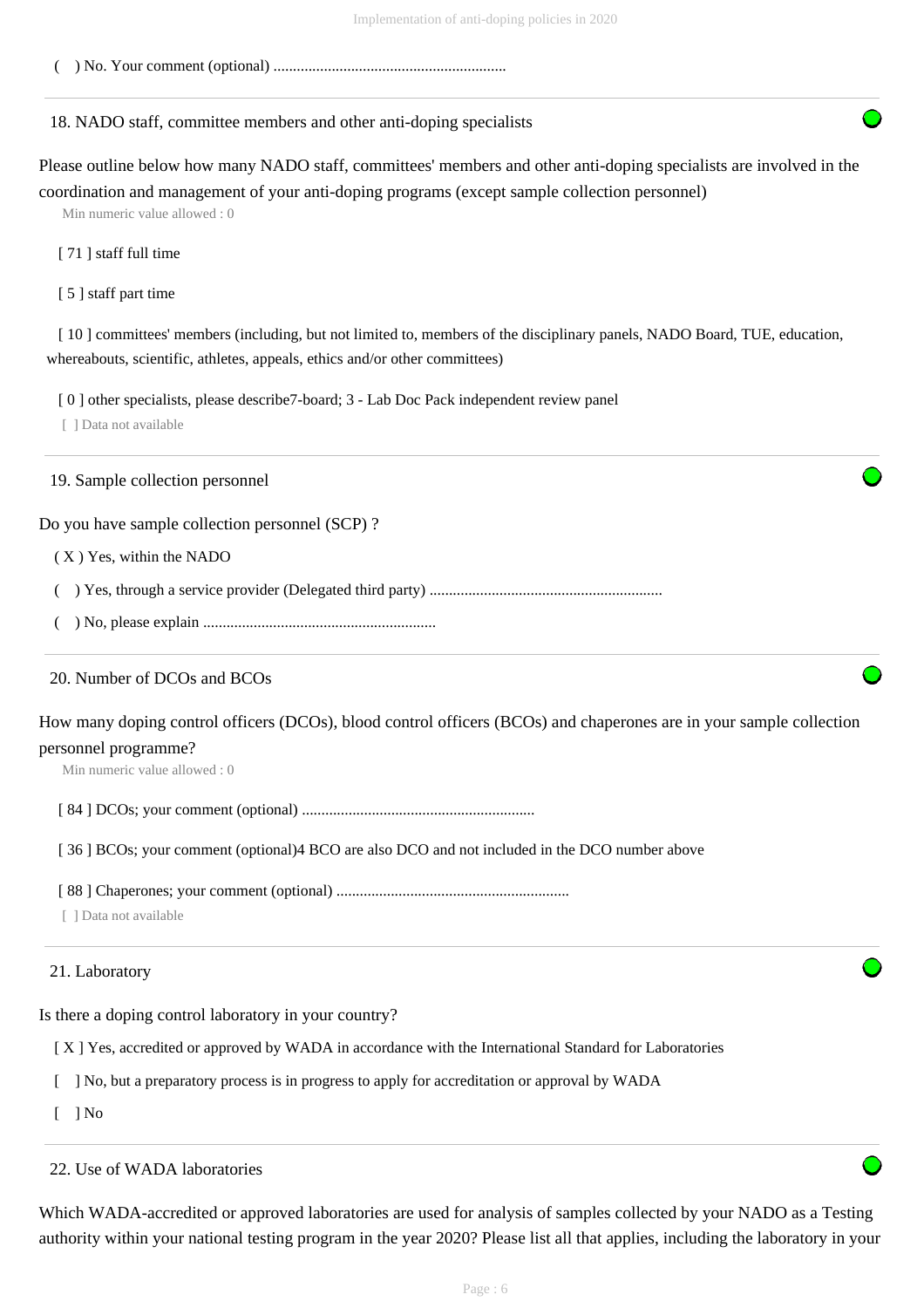$\overline{a}$ 

own country (if you use it) and indicate the percentage of samples analysed in each laboratory. Enter "0", if you don't use this laboratory

|                                   | % of NADO samples (estimate) |
|-----------------------------------|------------------------------|
| ANKARA, TURKEY                    | $\boldsymbol{0}$             |
| ATHENS, GREECE                    | $\boldsymbol{0}$             |
| <b>BANGKOK, THAILAND</b>          | $\boldsymbol{0}$             |
| <b>BARCELONA, SPAIN</b>           | $<\!\!1\%$                   |
| BEIJING, CHINA                    | $\boldsymbol{0}$             |
| <b>BLOEMFONTEIN, SOUTH AFRICA</b> | $<\!\!1\%$                   |
| <b>BUCHAREST, ROMANIA</b>         | $\boldsymbol{0}$             |
| COLOGNE, GERMANY                  | $<\!\!1\%$                   |
| DOHA, QATAR                       | $\boldsymbol{0}$             |
| GHENT, BELGIUM                    | $\boldsymbol{0}$             |
| HAVANA, CUBA                      | $\boldsymbol{0}$             |
| HELSINKI, FINLAND                 | $\boldsymbol{0}$             |
| KREISCHA, GERMANY                 | $\boldsymbol{0}$             |
| LAUSANNE, SWITZERLAND             | $<\!\!1\%$                   |
| LONDON, UNITED KINGDOM            | 99%                          |
| LOS ANGELES, USA                  | $\boldsymbol{0}$             |
| MADRID, SPAIN                     | ${<}1\%$                     |
| MONTREAL, CANADA                  | ${<}1\%$                     |
| NEW DELHI, INDIA                  | $\boldsymbol{0}$             |
| OSLO, NORWAY                      | $<\!\!1\%$                   |
| PARIS, FRANCE                     | ${<}1\%$                     |
| RIO DE JANEIRO, BRAZIL            | $\boldsymbol{0}$             |
| ROMA, ITALY                       | ${<}1\%$                     |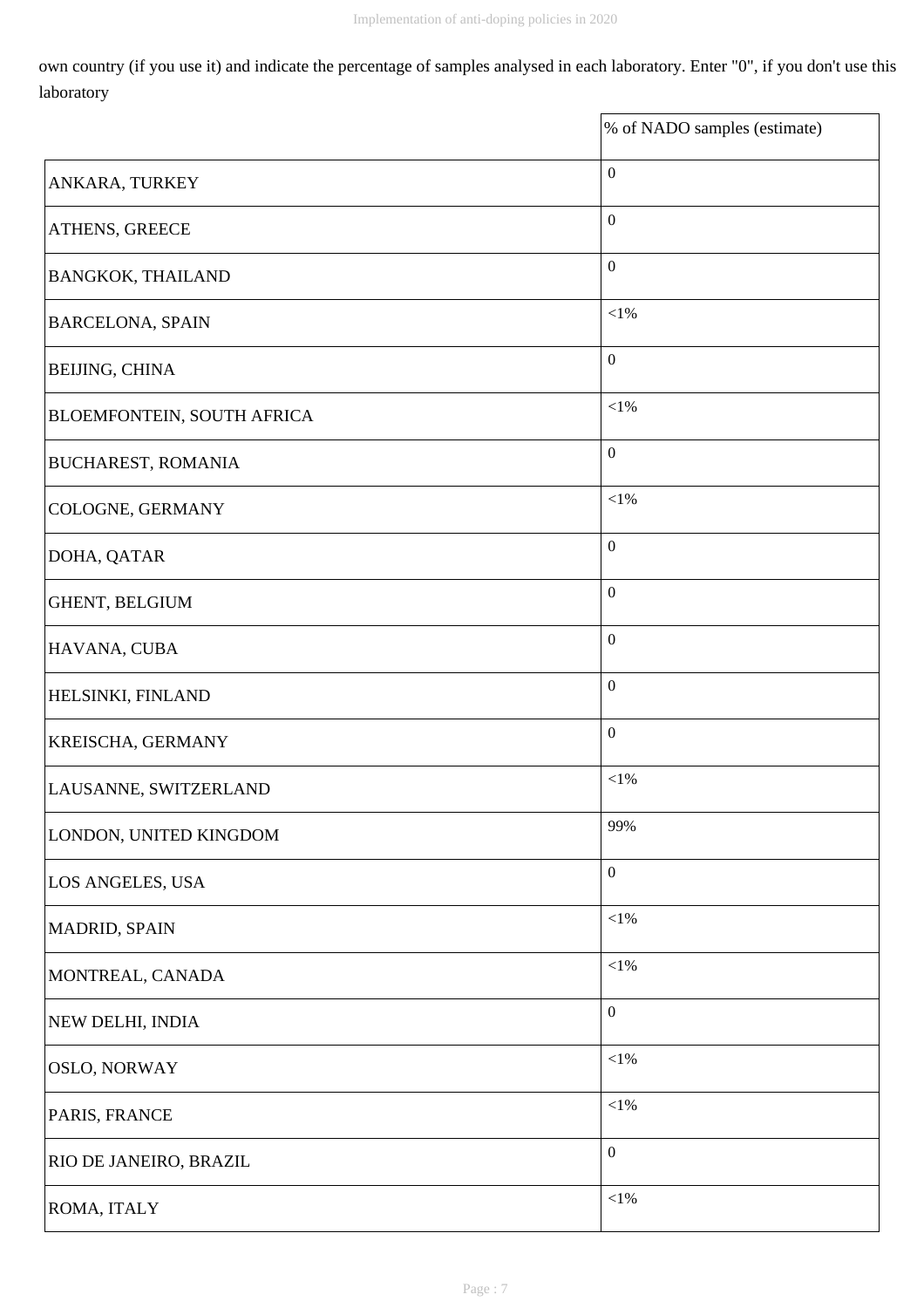| SALT LAKE CITY, USA       | $\overline{0}$ |
|---------------------------|----------------|
| SEIBERSDORF, AUSTRIA      | ${<}1\%$       |
| <b>SEOUL, SOUTH KOREA</b> | $\Omega$       |
| <b>STOCKHOLM, SWEDEN</b>  | $\Omega$       |
| SYDNEY, AUSTRALIA         | ${<}1\%$       |
| TOKYO, JAPAN              | $\Omega$       |
| WARSAW, POLAND            | $\Omega$       |

[ ] Data not available

# 23. Testing statistics

How many samples were collected under your national testing program in the year 2020?

|                                                             | Urine | Blood (including ABP) |
|-------------------------------------------------------------|-------|-----------------------|
| In-competition samples<br>Min numeric value allowed : 0     | 1443  | 28                    |
| Out-of-competition samples<br>Min numeric value allowed : 0 | 4050  | 712                   |

[ ] Data not available

# 24. Testing abroad

Did you test athletes under your authority who reside or train abroad (directly or by subcontracting other ADOs or antidoping service providers)?

 ( X ) Yes; your comment (optional)Through contracting other ADOs and SCAs to conduct the testing we tested in 26 countries excluding the UK

( ) Not in 2020, but we have authorisation to do so; your comment (optional) ............................................................

( ) No, we do not have authorisation to do so; your comment (optional) ............................................................

# 25. Disciplinary system

Please describe the disciplinary process for the anti-doping rule violations and application of the T-DO Recommendation on ensuring the independence of hearing panels (bodies) and promoting fair trial in anti-doping cases [T-DO/Rec(2017)01] http://rm.coe.int/recommendation-on-ensuring-the-independence-of-hearing-panels-bodies-a/1680735159

| Has your State established<br>centralised panel/body in<br>charge of all hearing<br>proceedings in anti-doping<br>matters (hearing panel)? | Yes |  |
|--------------------------------------------------------------------------------------------------------------------------------------------|-----|--|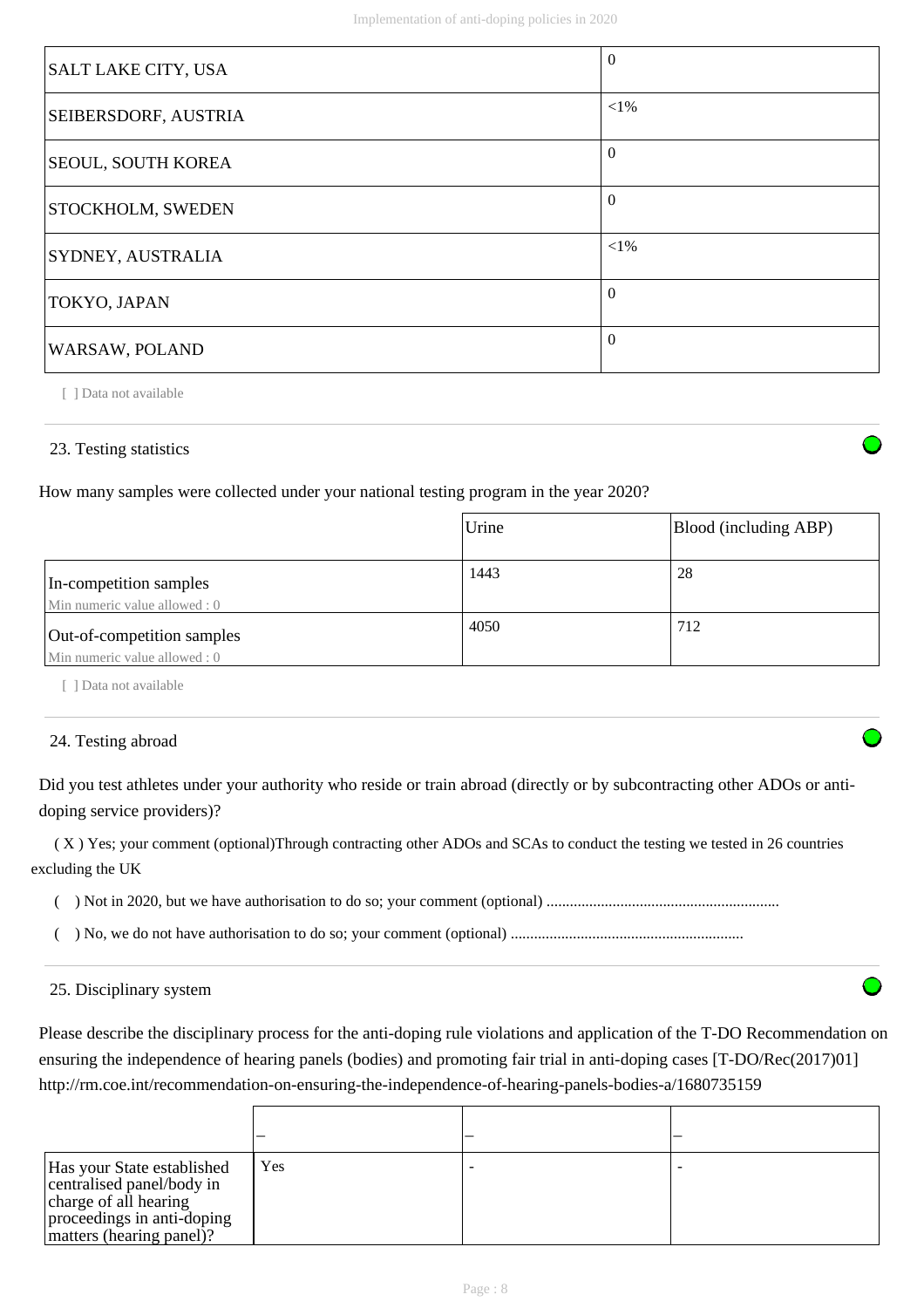| Is the hearing panel<br>independent, and<br>operationally independent<br>from sport movement (i.a.<br>national federations,<br>National Olympic<br>Committee, National<br>Paralympic Committee)? | Yes |                |
|--------------------------------------------------------------------------------------------------------------------------------------------------------------------------------------------------|-----|----------------|
| Is the hearing panel<br>operationally independent<br>from the government?                                                                                                                        | Yes |                |
| Is the hearing panel<br>operationally independent<br>from the NADO?                                                                                                                              | Yes |                |
| Are you aware of T-<br>DO/Rec(2017)01?                                                                                                                                                           | Yes |                |
| Is the composition of the<br>hearing panel in line with the<br>requirements outlined in T-<br>DO/Rec(2017)01?                                                                                    | Yes |                |
| Are the rights of access to<br>justice ensured in accordance<br>with $T\text{-DO/Rec}(2017)01?$                                                                                                  | Yes |                |
| Other comments                                                                                                                                                                                   |     | N <sub>o</sub> |

[ ] Data not available

#### 26. Appeals system

Please describe the process for handling anti-roping rule violations appeals

 Describe, upload documents or add the link to the relevant content Any decision that an ADRV was (or was not) committed may be appealed by any of the following:

a) the Athlete or other Person who is the subject of the ADRV;

b) the relevant National Governing Body;

c) UKAD;

d) the relevant International Federation;

e) the National Anti-Doping Organisation of the Athlete or other Person's country of residence, nationality, and where licensed to participate in sport (if different from UKAD);

f) the IOC or IPC, as applicable (where the decision that an ADRV was (or was not) committed may have an effect in relation to the Olympic or Paralympic Games; and

g) WADA.

Where the ADRV was (or was not) committed by an International-Level Athlete, or arising from participation in an International-Level Event, any appeal must be made exclusively to the Court of Arbitration for Sport.

Where an ADRV was (or was not) committed by any other Athlete or Person, or arising from a non-International-Level Event, any appeal must be made exclusively to the UK National Anti-Doping Panel (Appeal Tribunal).

Please refer to Article 13 of the UK Anti-Doping Rules (available https://www.ukad.org.uk/sites/default/files/2020- 11/2021%20UK%20Anti-Doping%20Rules%20v1.0%20FINAL.pdf ).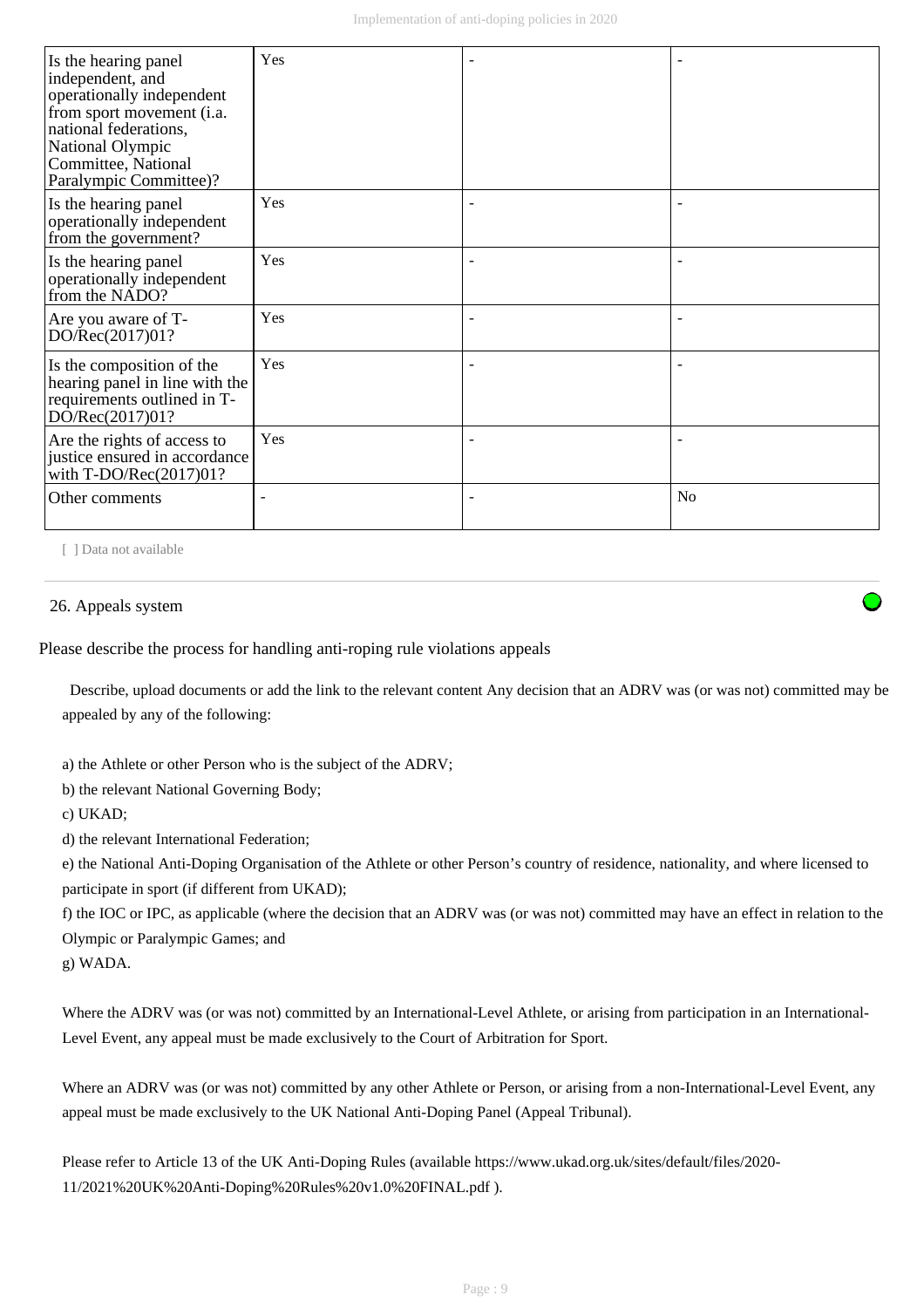## Attachments

UK Anti-Doping Rules : http://https://www.ukad.org.uk/sites/default/files/2020-11/2021%20UK%20Anti-Doping%20Rules%20v1.0%20FINAL.pdf

# 27. Anti-doping rule violations (ADRV)

How many anti-doping rule violations cases were initiated in 2020 and how many of these initiated cases resulted in the imposition of a sanction?

|                                                                                                                          | Initiated cases  | Cases that resulted in a $\vert$ Cases that resulted in<br>sanction | no sanction      |
|--------------------------------------------------------------------------------------------------------------------------|------------------|---------------------------------------------------------------------|------------------|
| Presence of a prohibited substance or its                                                                                | 13               | $\mathbf{Q}$                                                        | $\Omega$         |
| metabolites or markers in an athlete's sample<br>Min numeric value allowed: 0                                            |                  |                                                                     |                  |
| Use or attempted use by an athlete of a                                                                                  | 3                | 1                                                                   | 1                |
| prohibited substance or a prohibited method<br>Min numeric value allowed: 0                                              |                  |                                                                     |                  |
| Evading, refusing or failing to submit to                                                                                | $\overline{2}$   | $\mathbf{1}$                                                        | $\mathbf{1}$     |
| sample collection<br>Min numeric value allowed: 0                                                                        |                  |                                                                     |                  |
| Whereabouts failures<br>Min numeric value allowed: 0                                                                     | $\boldsymbol{0}$ | $\boldsymbol{0}$                                                    | $\boldsymbol{0}$ |
| Tampering or attempted tampering with any                                                                                | 1                | $\overline{0}$                                                      | $\Omega$         |
| part of doping control<br>Min numeric value allowed: 0                                                                   |                  |                                                                     |                  |
| Possession of prohibited substances and                                                                                  | $\overline{4}$   | $\overline{2}$                                                      | $\Omega$         |
| prohibited methods<br>Min numeric value allowed: 0                                                                       |                  |                                                                     |                  |
| Trafficking or attempted trafficking in any<br>prohibited substance or prohibited method<br>Min numeric value allowed: 0 | $\boldsymbol{0}$ | $\boldsymbol{0}$                                                    | $\Omega$         |
| Administration or attempted administration to                                                                            | $\Omega$         | $\Omega$                                                            | $\Omega$         |
| any athlete of any prohibited method or                                                                                  |                  |                                                                     |                  |
| prohibited substance<br>Min numeric value allowed: 0                                                                     |                  |                                                                     |                  |
| Complicity                                                                                                               | $\overline{0}$   | $\overline{0}$                                                      | $\Omega$         |
| Min numeric value allowed: 0                                                                                             |                  |                                                                     |                  |
| Prohibited association<br>Min numeric value allowed : 0                                                                  | $\Omega$         | $\Omega$                                                            | $\Omega$         |

[ ] Data not available

# 28. Whereabouts failures

How many of the following whereabouts failures have you registered in 2020?

[4] One missed test or filing failure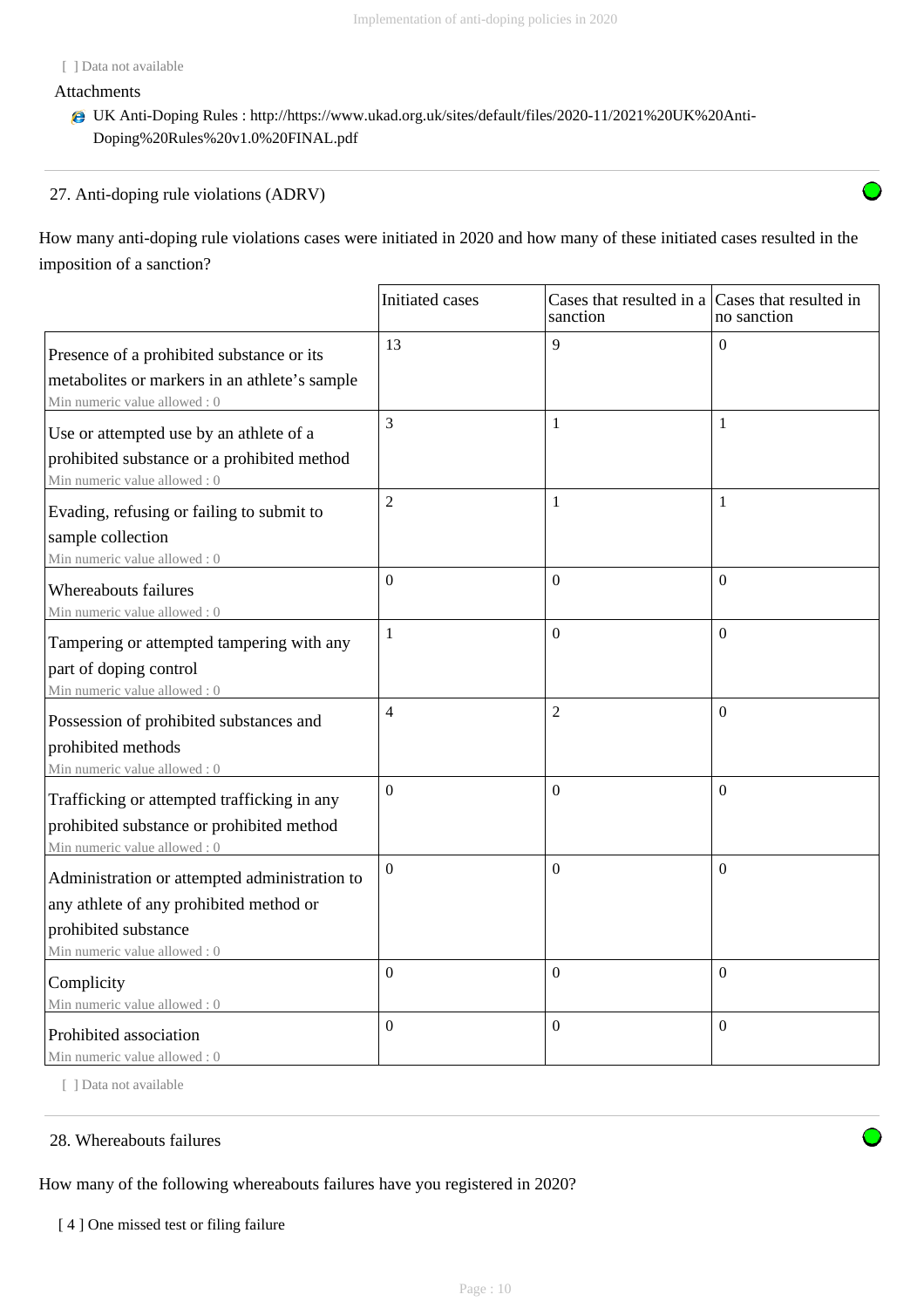# [ 1 ] Any combination of two missed tests and/or filing failures

[ ] Data not available

# 29. Co-operation with law enforcement agencies

What measures have been taken to ensure co-operation between NADO and law enforcement agencies in limiting illegal availability of doping substances?

 [ X ] Law, please specify Misuse of drugs Act 1971, Medicines Act 1968, The Human Medicines Regulations 2012 (SI 2012 /1916),Importation - Section 170(1) of the Customs and Excise Management Act 1979 (CEMA), Confiscation Order – Proceeds of Crime Act(POCA) 2002

[ X ] Agreement, please specify MOUs with: NCA, MHRA, UKBF

 [ X ] Ad hoc activities, please specify overnment Agency Intelligence Network (GAIN) membership, Government NationalInvestigation Group membership, Interpol partnership working, numerous police contacts in main police forces in the UK

[ ] Other, please specify ............................................................

[ ] None; your comment (optional) ............................................................

30. Sanctions for doping trafficking

Are there specific penalties or sanctions for illegal circulation of doping substances, in addition to those regulating the movement of medicines and narcotics?

[ X ] Criminal penalties, please specify ............................................................

[ X ] Financial penalties, please specify ............................................................

[ ] Administrative or civil sanctions, please specify ............................................................

[ X ] Professional disciplinary actions, please specify ............................................................

- [ ] None of above, please explain ............................................................
- [ ] Not available; your comment (optional) ............................................................

31. Statistics on doping trafficking

Do law enforcement agencies share data on the seizure of doping substances with the NADO?

( X ) Yes, please specify how many seizures have been reported in 2020290

( ) No. Your comment (optional) ............................................................

( ) Other, please specify ............................................................

32. Whistleblowers

Is your NADO implementing a whistleblower policy/programme?

( X ) Yes; any comment ............................................................

( ) No, but a preparatory process is in progress to develop a whistleblower policy/programme; any comment

............................................................

( ) No; any comment ............................................................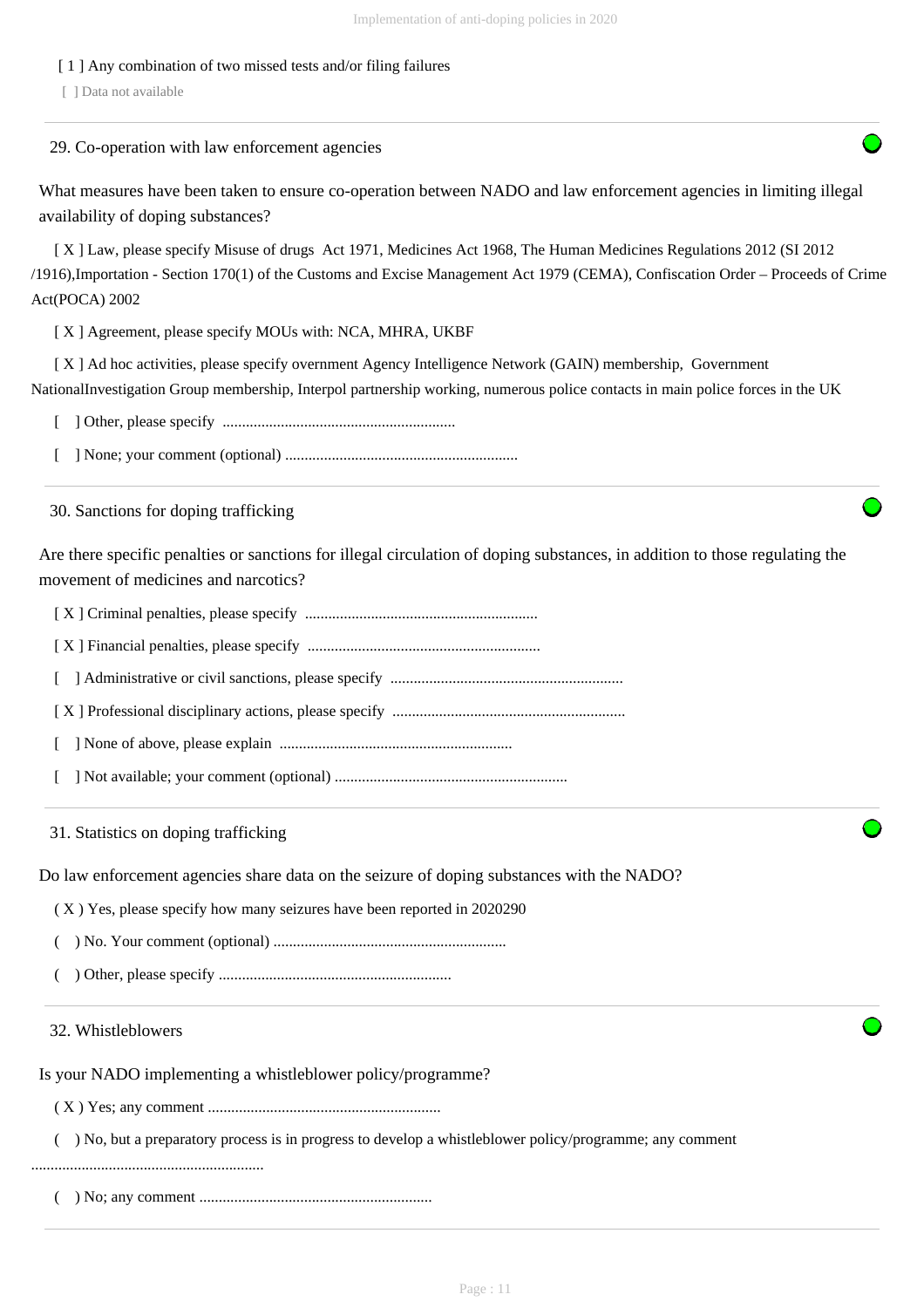# 33. Legal background for Whistleblower policy

If your NADO implements a Whistleblower policy/programme, please describe the legal framework for this programme

- [ ] National legislation
- [ ] NADO Rules
- [  $\Box$ ] Direct application of WADA Whistleblowing programme/policy and procedure for reporting misconduct
- [ ] Direct application of the rules of one or more international sports organisations, if yes, please list them

............................................................

- [X] Other. Please describeUKAD's Policy & Procedure for reporting misconduct
- [ ] Not applicable
- 34. Organisation of anti-doping education

Which organisations are involved in implementing anti-doping education programs?

- [ X ] National anti-doping organisation
- [ ] Ministry responsible for sport
- [ ] Ministry responsible for education
- [ ] Ministry responsible for health
- [ ] Other governmental body ............................................................
- [X] National sport federations
- [ ] Regional/municipal sport organisations
- [ X ] Universities
- [ ] Schools
- [ ] Sport clubs
- [ ] Other bodies ............................................................

# 35. Anti-doping education themes

What types of anti-doping message are provided for different target groups?

|                      | elite<br>athletes | young<br>athletes | recreatio<br>nal<br>athletes | sports<br>officials | coaches | medical<br>personne pupils | school | media      | general<br>public                 | other      |
|----------------------|-------------------|-------------------|------------------------------|---------------------|---------|----------------------------|--------|------------|-----------------------------------|------------|
| National and         | [X]               | [X]               | [X]                          | [X]                 | [X]     | [X]                        |        |            | $[\quad]$                         |            |
| International anti-  |                   |                   |                              |                     |         |                            |        |            |                                   |            |
| doping rules         |                   |                   |                              |                     |         |                            |        |            |                                   |            |
| Harm of doping to    | [X]               | [X]               | [X]                          | [X]                 | [X]     | [X]                        | [X]    | $\sqrt{ }$ | $\begin{bmatrix} 1 \end{bmatrix}$ | $\lceil$ 1 |
| the spirit of sport  |                   |                   |                              |                     |         |                            |        |            |                                   |            |
| Athletes and         | [X]               | [X]               |                              | [X]                 | [X]     | [X]                        |        |            | $\begin{bmatrix} 1 \end{bmatrix}$ |            |
| athlete support      |                   |                   |                              |                     |         |                            |        |            |                                   |            |
| personnel's rights   |                   |                   |                              |                     |         |                            |        |            |                                   |            |
| and responsibilities |                   |                   |                              |                     |         |                            |        |            |                                   |            |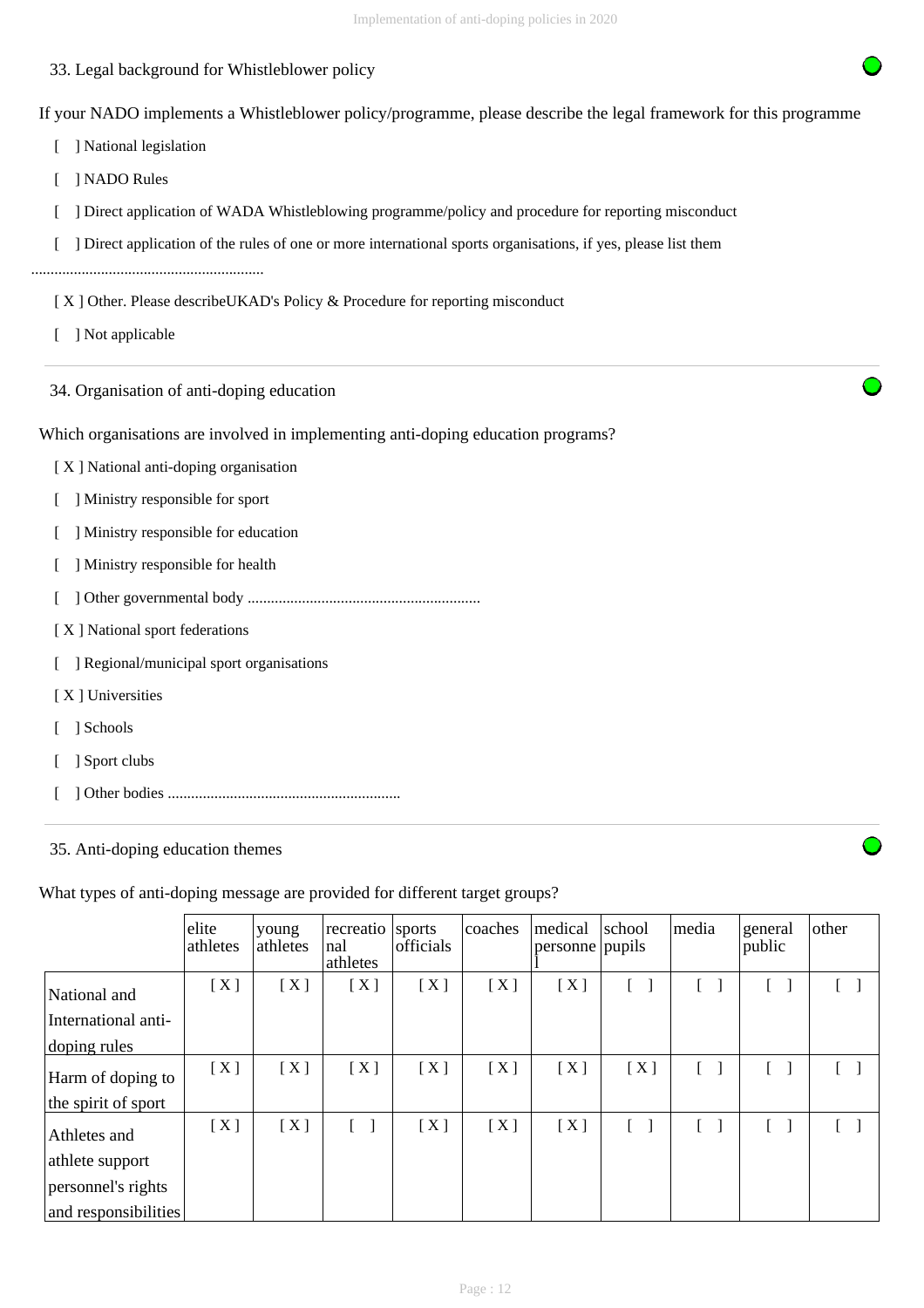| Consequences of   | [X] | [X] | [X]                               | [X] | [X] | [X]                               |                                   |                                   |                                   |                                        |
|-------------------|-----|-----|-----------------------------------|-----|-----|-----------------------------------|-----------------------------------|-----------------------------------|-----------------------------------|----------------------------------------|
| doping, including |     |     |                                   |     |     |                                   |                                   |                                   |                                   |                                        |
| sanctions, health |     |     |                                   |     |     |                                   |                                   |                                   |                                   |                                        |
| and social        |     |     |                                   |     |     |                                   |                                   |                                   |                                   |                                        |
| consequences      |     |     |                                   |     |     |                                   |                                   |                                   |                                   |                                        |
| Substances and    | [X] | [X] | $\begin{bmatrix} 1 \end{bmatrix}$ | [X] | [X] | [X]                               | $[\ ]$                            | $\begin{bmatrix} 1 \end{bmatrix}$ | $\begin{bmatrix} 1 \end{bmatrix}$ | $\begin{bmatrix} & \\ & \end{bmatrix}$ |
| methods on the    |     |     |                                   |     |     |                                   |                                   |                                   |                                   |                                        |
| Prohibited List   |     |     |                                   |     |     |                                   |                                   |                                   |                                   |                                        |
| Doping control    | [X] | [X] | $\begin{bmatrix} 1 \end{bmatrix}$ | [X] | [X] | [X]                               | $[\ ]$                            | $[\ ]$                            | $\lceil \; \rceil$                | $\begin{bmatrix} 1 \end{bmatrix}$      |
| procedures        |     |     |                                   |     |     |                                   |                                   |                                   |                                   |                                        |
| Therapeutic use   | [X] | [X] | $\begin{bmatrix} 1 \end{bmatrix}$ | [X] | [X] | [X]                               | $[\ ]$                            | $\lceil \; \rceil$                |                                   |                                        |
| exemptions        |     |     |                                   |     |     |                                   |                                   |                                   |                                   |                                        |
| (TUEs)            |     |     |                                   |     |     |                                   |                                   |                                   |                                   |                                        |
| Applicable        | [X] | [X] | $\begin{bmatrix} 1 \end{bmatrix}$ | [X] | [X] | $\begin{bmatrix} 1 \end{bmatrix}$ | $\begin{bmatrix} 1 \end{bmatrix}$ | $\lceil$ 1                        |                                   |                                        |
| whereabouts       |     |     |                                   |     |     |                                   |                                   |                                   |                                   |                                        |
| requirements      |     |     |                                   |     |     |                                   |                                   |                                   |                                   |                                        |

36. Nutritional supplements

What measures have been taken to address the problems related to nutritional supplements in sport?

- [ ] Restrict availability
- [ ] Control of production
- [X] Provide quality assurance
- [ ] Comprehensive labelling
- [ ] Limit advertising and promotion
- [ X ] Educational and informational measures
- [ ] Other, please specify: ............................................................

# 37. Anti-doping research

Has any anti-doping research been undertaken or supported?

- ( ) Yes; your comment (optional) ............................................................
- ( X ) Yes, to a limited extent; your comment (optional) ............................................................
- ( ) No; your comment (optional) ............................................................

38. Areas of anti-doping research

What are the areas of anti-doping research?

- [ X ] Doping prevention
- [X] Detection methods
- [ X ] Behavioural and social aspects of doping
- [ ] Health consequences of doping